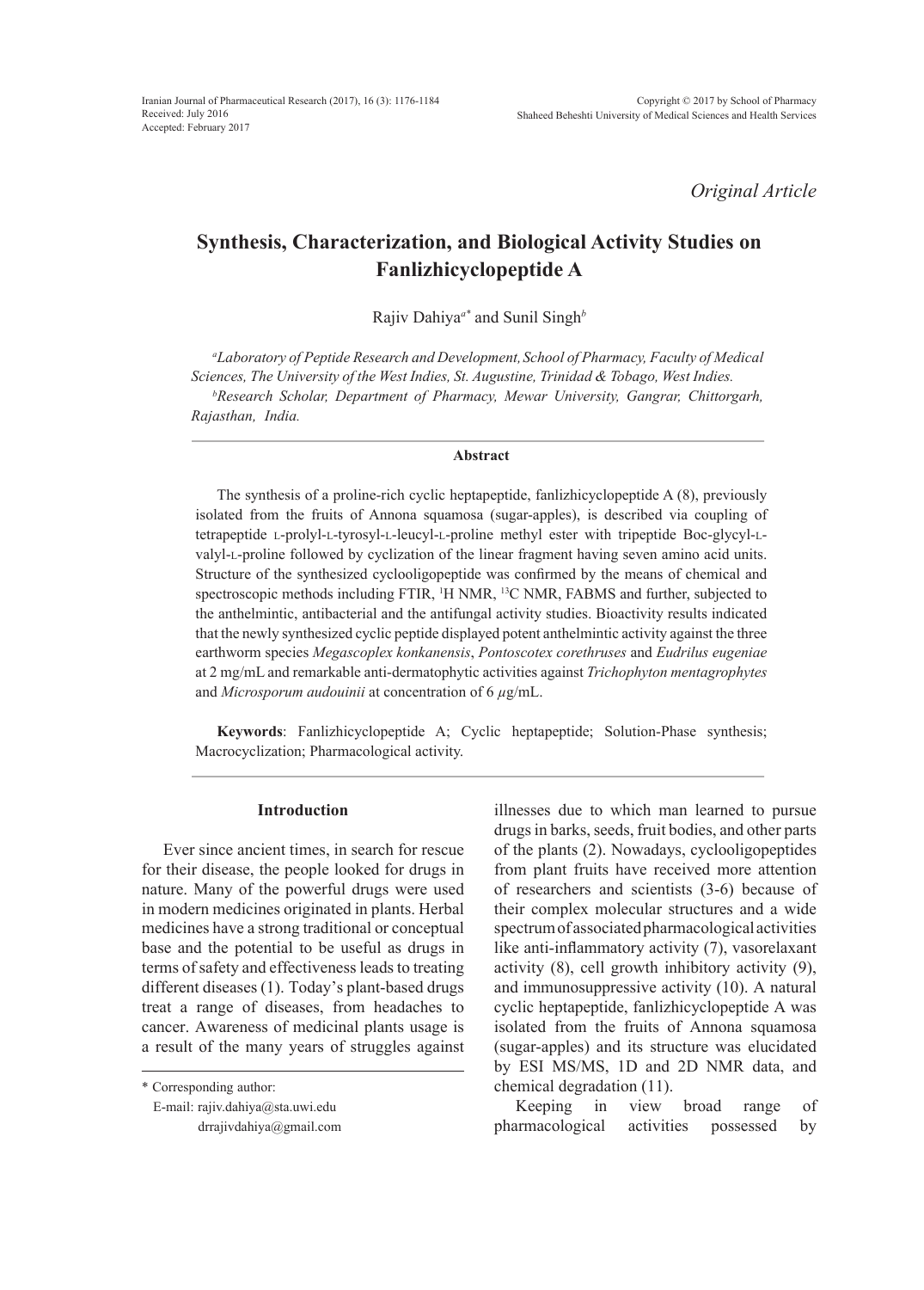cyclooligopeptides (12-15) and to obtain a natural cyclic peptide in good yield in the laboratory, the present study aimed toward the solutionphase synthesis, structure elucidation and the screening of a proline-rich cycloheptapeptide, fanlizhicyclopeptide A for the anthelmintic, antibacterial and antifungal potential.

#### **Experimental**

#### *Chemistry*

Melting point was determined by the open capillary method and is uncorrected. IR spectra were recorded using an FTIR-8400S fourier transform spectrophotometer (Shimadzu, Kyoto, Japan). <sup>1</sup>H NMR and <sup>13</sup>C NMR spectra were recorded on a Bruker AC 300 spectrometer at 300 MHz (Brucker, IL, USA). Mass spectra were recorded on a JMS-DX 303 spectrometer (Jeol, Tokyo, Japan). Elemental analysis was performed on a Vario EL III elemental analyzer (Elementar Vario EL III, Hanau, Germany) and optical rotation of the synthesized peptides was measured on an Optics Technology automatic polarimeter (OpticsTech, Delhi, India). Purity of the synthesized peptides was checked by TLC on precoated silica gel G plates (Kieselgel 0.25 mm,  $60G F_{254}$ , Merck, Germany).

## *General method for the synthesis of linear tri/ tetrapeptide segments (5, 6)*

To the solution of the amino acid methyl ester hydrochloride or dipeptide methyl ester (0.01 mol) in dichloromethane (DCM, 20 mL), NMM (2.23 mL, 0.021 mol) was added at 0 °C, and the reaction mixture was stirred for 15 min. The Boc-dipeptide (0.01 mol) in DCM (20 mL), *N*-(3-Dimethylaminopropyl)-*N′* ethylcarbodiimide hydrochloride (EDC.HCl, 1.92 g, 0.01 mol), and HOBt (1.34 g, 0.01 mol) were added with stirring to the above reaction mixture. Stirring of the resulting mixture was continued for 24 h at r.t. The reaction mixture was filtered and the residue was washed with DCM (20 mL) and added to the filtrate. The filtrate was washed with  $5\%$  NaHCO<sub>3</sub> and saturated NaCl solutions. The organic layer was dried over anhydrous  $\text{Na}_2\text{SO}_4$ , filtered, and evaporated in vacuum. The crude product was recrystallized from a mixture of chloroform and

petroleum ether (b.p. 40-60 °C) followed by cooling at 0 °C to get the title compounds.

# *tert-Butyloxycarbonyl-l-Prolyl-L-Tyrosyl-l-Leucyl-l-Proline methyl ester (5)*

Semisolid mass; Yield 89%;  $[\alpha]_D = -76.3$  ° (*c*  $= 0.25$ , MeOH); R<sub>f</sub> = 0.69 (CHCl<sub>3</sub>·MeOH - 8:2); IR (CHCl<sub>3</sub>):  $v = 3373$  (O–H<sub>str</sub>, aromatic ring), 3127, 3124 (N–H<sub>str</sub>, amide), 3069-3062 (Ar–H<sub>str</sub>, aromatic ring), 2999-2992 (C- $H<sub>str</sub>$ , cyclic CH<sub>2</sub>), 2968, 2924-2921 (C– $H_{str}$ , asym, CH<sub>3</sub> and CH<sub>2</sub>), 2843, 2839 (C–H<sub>str</sub>, sym, CH<sub>2</sub>), 1743 (C=O<sub>str</sub>, ester), 1669-1666, 1643, 1639 (C=O<sub>str</sub>, 3° and 2° amide), 1565, 1437 (skeletal bands), 1534, 1530 (N–H<sub>def</sub>, amide), 1388, 1369 (C–H<sub>def</sub>, tertbutyl), 1383, 1362 (C–H<sub>def</sub>, iso-propyl), 1271 (C–O<sub>str</sub>, ester), 716, 689 (C– $H_{def}$  oop, aromatic ring) cm<sup>-1</sup>; <sup>1</sup>H NMR (CDCl<sub>3</sub>):  $\delta$  = 7.52 (br. s, 1 H, N*H*, Leu), 6.99, 6.96 (dd, *J* = 8.55, 5.25 Hz, 2 H, *m*-H's, Tyr), 6.92 (br. s, 1 H, N*H*, Tyr), 6.89, 6.86 (dd, *J* = 8.6, 4.9 Hz, 2 H, *o*-H's, Tyr), 5.95 (br. s, 1 H, O*H*, Tyr), 4.56-4.52 (q, *J* = 7.9 Hz, 1 H, *α*-H, Tyr), 4.15-4.11 (m, *J* = 6.7 Hz, 1 H, *α*-H, Leu), 4.10 (t, *J* = 6.9 Hz, 1 H, *α*-H, Pro-1), 3.89 (t, *J* = 6.85 Hz, 1 H, *α*-H, Pro-2), 3.62 (s, 3 H, OC*H3* ), 3.39 (t, *J* = 7.15 Hz, 2 H, *δ*-H, Pro-2), 3.23 (t, *J* = 7.2 Hz, 2 H, *δ*-H, Pro-1), 2.89 (d, *J* = 5.5 Hz, 2 H, *β*-H's, Tyr), 2.57-2.54 (m, 2 H, *β*-H's, Pro-1), 2.03-1.98 (m, 4 H, *β*-H's, *γ*-H's, Pro-2), 1.93-1.89 (m, 2 H, *γ*-H's, Pro-1), 1.76 (t, 2 H, *J* = 5.9 Hz, *β*-H's, Leu), 1.49 (s, 9 H, tertbutyl), 1.47-1.42 (m, 1 H, *γ*-H, Leu), 0.98 (d, 6 H,  $J = 6.25$  Hz,  $δ$ -H's, Leu); C<sub>31</sub>H<sub>46</sub>N<sub>4</sub>O<sub>8</sub> (602): calcd. C 61.78, H 7.69, N 9.30; found C 61.75, H 7.68, N 9.32.

*tert-Butyloxycarbonyl-Glycyl-l-Valyl-l-Proline methyl ester (6)*

Semisolid mass; Yield 79%;  $[\alpha]_p = +49.2$  ° (*c*  $= 0.25$ , MeOH); R<sub>f</sub> = 0.56 (CHCl<sub>3</sub> MeOH - 8:2); IR (CHCl<sub>3</sub>):  $v = 3128$ , 3123 (N–H<sub>str</sub>, amide), 2999-2993 (C–H<sub>str</sub>, cyclic CH<sub>2</sub>), 2925-2921  $(C-H<sub>str</sub>, asym, CH<sub>2</sub>), 2853, 2849 (C-H<sub>str</sub>, sym,$ CH<sub>2</sub>), 1743 (C=O<sub>str</sub>, ester), 1667, 1645 (C=O<sub>str</sub>, 3° and 2° amide), 1537 (N–H<sub>def</sub>, 2° amide), 1389, 1368 (C– $H_{\text{def}}$ , tert-butyl), 1382, 1363 (C– $H_{\text{def}}$ iso-propyl), 1268 (C– $O_{str}$ , ester) cm<sup>-1</sup>; <sup>1</sup>H NMR (CDCl<sub>3</sub>):  $\delta$  = 7.83 (br. s, 1 H, NH, Val), 6.82 (br. s, 1 H, N*H*, Gly), 4.45 (t, *J* = 5.85 Hz, 1 H, *α*-H, Val), 3.75 (d, *J* = 5.5 Hz, 2 H, *α*-H's, Gly),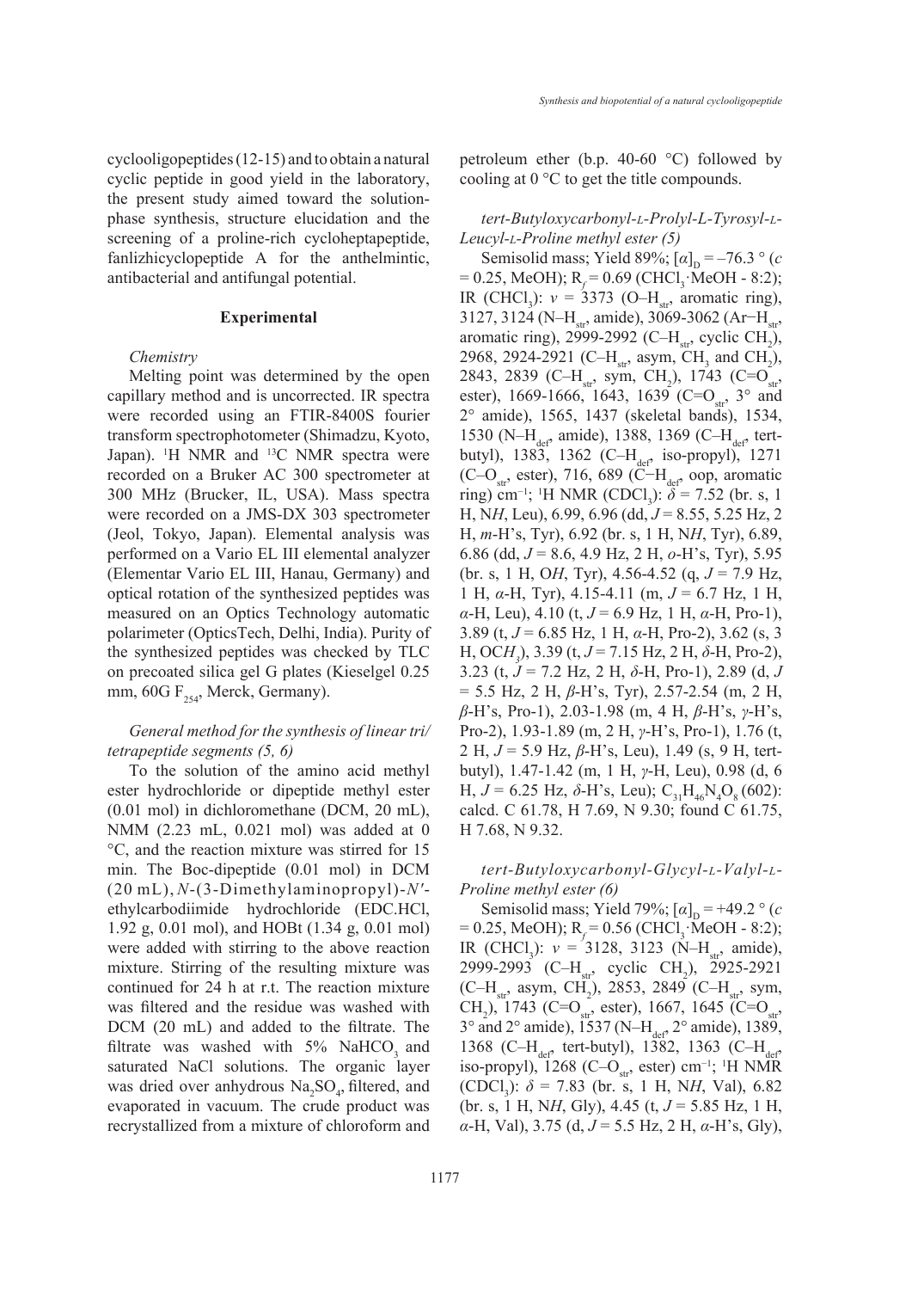3.65 (t, 1 H, *J* = 6.9 Hz, *α*-H, Pro), 3.63 (s, 3 H, OC*H3* ), 3.12 (t, 2 H, *J* = 7.15 Hz, *δ*-H, Pro), 2.06- 1.97 (m, 5 H, *β*-H's, *γ*-H's, Pro and *β*-H, Val), 1.54 (s, 9 H, tert-butyl), 1.07 (d, 6 H, *J* = 4.6 Hz, *γ*-H's, Val); C<sub>18</sub>H<sub>31</sub>N<sub>3</sub>O<sub>6</sub>(385): calcd. C 56.09, H 8.11, N 10.90; found C 56.11, H 8.14, N 10.89.

*Deprotection of the tetrapeptide unit at the amino terminal* 

Boc-protected tetrapeptide 5 (6.02 g, 0.01 mol) was dissolved in  $CHCl<sub>3</sub>$  (15 mL) and treated with  $CF<sub>3</sub>COOH$  (2.28 g, 0.02 mol). The resulting solution was stirred at room temperature for 1 h and washed with a saturated  $NAHCO<sub>3</sub>$  solution (25 mL). The organic layer was dried over anhydrous  $\text{Na}_2\text{SO}_4$  and concentrated under reduced pressure. The crude product was purified by crystallization from  $CHCl<sub>3</sub>$  and petroleum ether (b.p. 40-60 °C) to get the pure deprotected compound 5a.

## *L-Prolyl-L-Tyrosyl-L-Leucyl-L-Proline methyl ester (5a)*

Semisolid mass; Yield 76%;  $[\alpha]_D = -43.8$  ° (*c*)  $= 0.25$ , MeOH). R<sub>f</sub> = 0.75 (CHCl<sub>3</sub>·MeOH - 8:2); IR (CHCl<sub>3</sub>):  $v = 3369$  (N–H<sub>str</sub>, amine), 3371 (O–  $H_{str}$ , aromatic ring), 3129, 3126 (N– $H_{str}$ , amide), 3067-3062 (Ar−H<sub>str</sub>, aromatic ring), 2997-2991 (C–H<sub>str</sub>, cyclic CH<sub>2</sub>), 2969, 2926, 2920 (C–H<sub>str</sub>, asym, CH<sub>3</sub> and CH<sub>2</sub>), 2845, 2841 (C–H<sub>str</sub>, sym, CH<sub>2</sub>), 1741 (C=O<sub>str</sub>, ester), 1667, 1642-1638  $(C=O<sub>str</sub>, 3<sup>o</sup>$  and 2<sup>o</sup> amide), 1617 (N–H<sub>def</sub>, amine), 1565, 1436 (skeletal bands), 1536, 1529 (N-H<sub>def</sub>) amide), 1382, 1361 (C– $H_{def}$  iso-propyl), 1273 (C–O<sub>str</sub>, ester), 715, 687 (C–H<sub>def</sub>, oop, aromatic ring) cm<sup>-1</sup>; <sup>1</sup>H NMR (CDCl<sub>3</sub>):  $\delta$  = 7.95 (br. s, 1 H, N*H*, Tyr), 7.49 (br. s, 1 H, N*H*, Leu), 6.98, 6.95 (dd, *J* = 8.6, 5.25 Hz, 2 H, *m*-H's, Tyr), 6.91, 6.87 (dd, *J* = 8.55, 4.85 Hz, 2 H, *o*-H's, Tyr), 6.44 (br. s, 2 H, O*H*, Tyr and N*H*, Pro-1), 4.36-4.31 (q, *J* = 7.85 Hz, 1 H, *α*-H, Tyr), 4.14- 4.09 (m, *J* = 6.65 Hz, 1 H, *α*-H, Leu), 3.92 (t, *J* = 6.9 Hz, 1 H, *α*-H, Pro-2), 3.64 (s, 3 H, OC*H3* ), 3.50 (t, *J* = 6.85 Hz, 1 H, *α*-H, Pro-1), 3.42 (t, *J* = 7.2 Hz, 2 H, *δ*-H, Pro-2), 2.95 (d, *J* = 5.45 Hz, 2 H, *β*-H's, Tyr), 2.76 (t, *J* = 7.15 Hz, 2 H, *δ*-H, Pro-1), 2.06-1.99 (m, 4 H, *β*-H's, -H's, Pro-2), 1.89-1.85 (m, 2 H, *β*-H's, Pro-1), 1.78-1.73 (m, 2 H, *γ*-H's, Pro-1), 1.67 (t, 2 H, *J* = 5.85 Hz, *β*-H's, Leu), 1.52-1.47 (m, 1 H, *γ*-H, Leu), 0.99 (d, 6

H,  $J = 6.3$  Hz,  $δ$ -H's, Leu); C<sub>26</sub>H<sub>38</sub>N<sub>4</sub>O<sub>6</sub> (502): calcd. C 62.13, H 7.62, N 11.15; found C 62.15, H 7.65, N 11.12.

*Deprotection of the tripeptide unit at the carboxyl terminal* 

To a solution of the tripeptide 6 (3.85 g, 0.01 mol) in THF·H2 O (1:1, 36 mL), LiOH (0.36 g, 0.015 mol) was added at 0 °C. The mixture was stirred at room temperature for 1 h and then acidified to pH 3.5 with  $1 \text{ N H}_2\text{SO}_4$ . The aqueous layer was extracted with Et<sub>2</sub>O ( $3 \times 25$ ) mL). The combined organic extracts were dried over anhydrous  $\text{Na}_2\text{SO}_4$  and concentrated under reduced pressure. The crude product was finally crystallized from methanol and ether to get the pure deprotected compound 6a.

*tert-Butyloxycarbonyl-Glycyl-l-Valyl-l-Proline (6a)*

Semisolid mass; Yield 88%;  $[\alpha]_D = +114.7^{\circ}$  (*c*  $= 0.25$ , MeOH); R<sub>f</sub> = 0.79 (CHCl<sub>3</sub>·MeOH - 8:2); IR (CHCl<sub>3</sub>):  $v = 3295-2517$  (O–H<sub>str</sub>, CO*OH*), 3129, 3122 (N–H<sub>str</sub>, amide), 2997-2991 (C–H<sub>str</sub>, cyclic CH<sub>2</sub>), 2927, 2922 (C-H<sub>str</sub>, asym, CH<sub>2</sub>), 2852, 2849 (C-H<sub>str</sub>, sym, CH<sub>2</sub>), 1715 (C=O<sub>str</sub>, *CO*OH), 1665, 1642 (C=O<sub>str</sub>, 3° and 2° amide), 1535 (N–H<sub>def</sub>, 2° amide), 1387, 1369 (C–H<sub>def</sub>, tert-butyl),  $1384$ , 1362 (C–H<sub>def</sub>, iso-propyl) cm<sup>-1</sup>; H NMR (CDCl<sub>3</sub>):  $\delta$  = 10.46 (br. s, 1 H, O*H*, COO*H*), 7.82 (br. s, 1 H, N*H*, Val), 6.85 (br. s, 1 H, N*H*, Gly), 5.25 (t, *J* = 5.9 Hz, 1 H, *α*-H, Val), 3.82 (t, 1 H, *J* = 6.85 Hz, *α*-H, Pro), 3.74 (d, *J* = 5.45 Hz, 2 H,  $\alpha$ -H's, Gly), 3.13 (t, 2 H,  $J = 7.2$ Hz, *δ*-H, Pro), 2.07-1.98 (m, 5 H, *β*-H's, *γ*-H's, Pro and *β*-H, Val), 1.55 (s, 9 H, tert-butyl), 1.05 (d, 6 H,  $J = 4.55$  Hz,  $\gamma$ -H's, Val); C<sub>17</sub>H<sub>29</sub>N<sub>3</sub>O<sub>6</sub> (371): calcd. C 54.97, H 7.87, N 11.31; found C 54.95, H 7.88, N 11.33.

*Procedure for preparation of linear heptapeptide unit and its cyclized form (7, 8)*

Tetrapeptide methyl ester, L-Pro-L-Tyr-L-Leu-l-Pro-OMe (5a, 5.02 g, 0.01 mol) was dissolved in 30 mL of THF and 2.8 mL (0.021 mol) of TEA was added at 0 °C and the resulting mixture was stirred for 15 min. Boc-protected tripeptide, Boc-Gly-l-Val-l-Pro-OH (6a, 3.71 g, 0.01 mol) was dissolved in 30 mL of THF and DIPC/EDC.HCl (1.26 g/1.92 g, 0.01 mol) and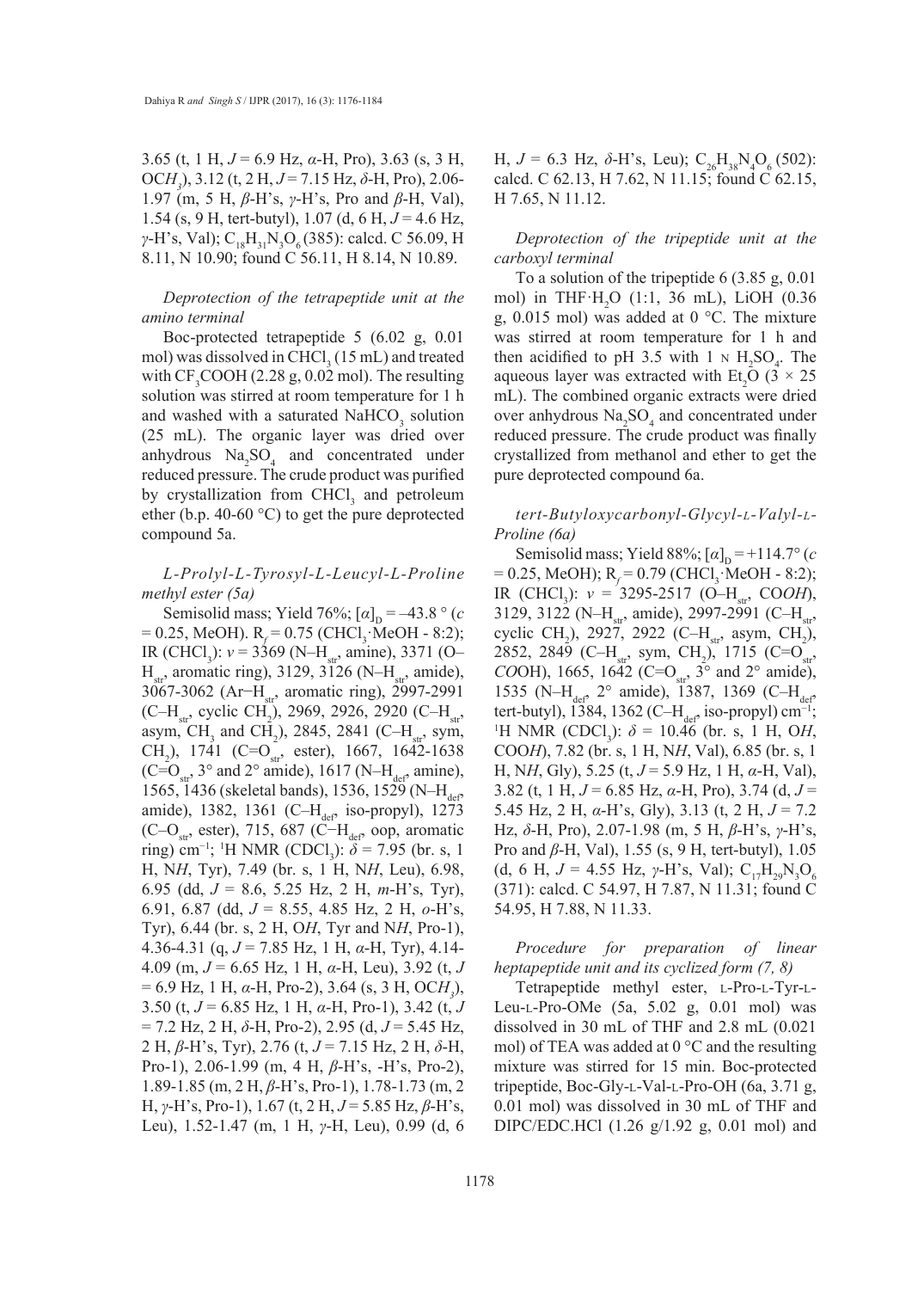HOBt (1.34 g, 0.01 mol) were added to above mixture with stirring. Stirring was continued for 24 h, after which the reaction mixture was filtered and the filtrate was washed with 25 mL each of  $5\%$  NaHCO<sub>3</sub> and saturated NaCl solutions. The organic layer was dried over anhydrous  $\text{Na}_2\text{SO}_4$ , filtered and evaporated in vacuum. The crude product was recrystallized from a mixture of chloroform and petroleum ether (b.p. 40-60 °C) followed by cooling at  $0^{\circ}$ C to get the Boc-Gly-l-Val-l-Pro-l-Pro-l-Tyr-l-Leu-l-Pro-OMe (7) as yellowish semisolid mass. Linear heptapeptide unit (7, 4.28 g, 0.005 mol) was then, deprotected at the carboxyl terminal using lithium hydroxide (LiOH, 0.18 g, 0.0075 mol) to obtain the Boc-Gly-l-Val-l-Pro-l-Prol-Tyr-l-Leu-l-Pro-OH. To a solution of the deprotected heptapeptide (4.21 g, 0.005 mol) in CHCl<sub>3</sub> (50 mL), pentafluorophenol (*pfp*, 1.23 g, 0.0067 mol) and DCC (1.06 g, 0.005 mol) were added followed by stirring at r.t. for 12 h. Filtrate of the above reaction mixture was washed with 10% NaHCO<sub>3</sub> (3  $\times$  20 mL) and 5% HCl (2  $\times$ 20 mL) solutions to obtain the corresponding pentafluorophenyl ester Boc-Gly-l-Val-l-Pro-l-Pro-l-Tyr-l-Leu-l-Pro-O*pfp*. Boc-group of the resulting unit (4.03 g, 0.004 mol) was removed using  $CF<sub>3</sub>COOH$  (0.91 g, 0.008 mol) to get the deprotected product Gly-l-Val-l-Pro-l-Pro-l-Tyr-l-Leu-l-Pro-O*pfp* which was dissolved in CHCl,  $(25 \text{ mL})$  and TEA/NMM/pyridine  $(2.8 \text{ mL})$ mL/2.21mL/1.61 mL, 0.021 mol) was added. Then, the whole contents were kept at  $0^{\circ}$ C for 7 days. The reaction mixture was washed with 10% NaHCO<sub>3</sub> (3  $\times$  25 mL) and 5% HCl (2  $\times$  25 mL) solutions. The organic layer was dried over anhydrous  $\text{Na}_2\text{SO}_4$  and crude cyclized compound was recrystallized from  $CH_2Cl_2/n$ -hexane to obtain the pure product *cyclo* (Glycyl-l-Valyl-l-Prolyl-l-Prolyl-l-Tyrosyl-l-Leucyl-l-Proyl) (8).

*tert-Butyloxycarbonyl-Glycyl-L-Valyl-L-Prolyl-L-Prolyl-L-Tyrosyl-L-Leucyl-L-Proline. (7)*

Semisolid mass; Yield 69%;  $[\alpha]_p = -63.4$  ° (*c*  $= 0.25$ , MeOH); R<sub>f</sub> = 0.49 (CHCl<sub>3</sub>·MeOH - 9:1); IR (CHCl<sub>3</sub>):  $v = 3374$  (O–H<sub>str</sub>, aromatic ring), 3129-3125, 3122 (N–H<sub>str</sub>, amide), 3064-3059 (Ar−H<sub>str</sub>, aromatic ring), 2999-2992 (C–H<sub>atr</sub>, cyclic CH<sub>2</sub>), 2969, 2926-2918 (C-H<sub>str</sub>, asym,

CH<sub>3</sub> and CH<sub>2</sub>), 2851-2843 (C–H<sub>str</sub>, sym, CH<sub>2</sub>), 1742 (C=O<sub>str</sub>, ester), 1669-1665, 1644, 1639  $(C=O<sub>str</sub>, 3<sup>o</sup>$  and 2<sup>o</sup> amide), 1568, 1435 (skeletal bands), 1537, 1533-1528 (N- $H_{\text{def}}$  2° amide), 1389, 1372 (C–H<sub>def</sub>, tert-butyl), 1382, 1363 (C–H<sub>def</sub>, iso-propyl), 1271 (C–O<sub>str</sub>, ester), 712, 689 (C $-H$ <sub>def</sub>, oop, aromatic ring) cm<sup>-1</sup>; <sup>1</sup>H NMR  $(CDCl_3)$ :  $\delta$  = 7.84 (br. s, 1 H, N*H*, Val), 7.52 (br. s, 1 H, N*H*, Leu), 6.99, 6.96 (dd, *J* = 8.55, 5.3 Hz, 2 H, *m*-H's, Tyr), 6.90, 6.86 (dd, *J* = 8.6, 4.9 Hz, 2 H, *o*-H's, Tyr), 6.79 (br. s, 1 H, N*H*, Gly), 6.51 (br. s, 1 H, N*H*, Tyr), 5.95 (br. s, 1 H, O*H*, Tyr), 4.83-4.79 (q, *J* = 7.9 Hz, 1 H, *α*-H, Tyr), 4.48 (t, *J* = 5.85 Hz, 1 H, *α*-H, Val), 4.42 (t, 1 H, *J* = 6.9 Hz, *α*-H, Pro-2), 4.13-4.08 (m, *J* = 6.7 Hz, 1 H, *α*-H, Leu), 3.93 (t, 1 H, *J* = 6.85 Hz, *α*-H, Pro-3), 3.88 (t, *J* = 6.9 Hz, 1 H, *α*-H, Pro-1), 3.72 (d, *J* = 5.5 Hz, 2 H, *α*-H's, Gly), 3.68 (t, 2 H, *J* = 7.15 Hz, *δ*-H, Pro-2), 3.62 (s, 3 H, OC*H3* ), 3.41 (t, *J* = 7.2 Hz, 2 H, *δ*-H, Pro-3), 3.08 (t, *J* = 7.15 Hz, 2 H, *δ*-H, Pro-1), 2.89 (d, *J* = 5.5 Hz, 2 H, *β*-H's, Tyr), 2.71-2.67 (m, 2 H, *β*-H's, Pro-1), 2.65-2.61 (m, 2 H, *β*-H's, Pro-2), 2.07-1.99 (m, 5 H, *β*-H's, *γ*-H's, Pro-3 and *β*-H, Val), 1.95-1.89 (m, 4 H, *γ*-H's, Pro-2 and Pro-1), 1.82 (t, 2 H, *J* = 5.9 Hz, *β*-H's, Leu), 1.53 (s, 9 H, tert-butyl), 1.50-1.45 (m, 1 H, *γ*-H, Leu), 1.08 (d, 6 H, *J* = 4.6 Hz, *γ*-H's, Val), 0.98 (d, 6 H,  $J = 6.3$  Hz,  $δ$ -H's, Leu); <sup>13</sup>C NMR (CDCl<sub>3</sub>): *δ* = 174.2 (C=O, Tyr), 172.5, 169.8, 168.4 (3 C, C=O, Pro-2, Pro-1 and Pro-3), 167.9, 167.1 (2 C, C=O, Leu and Val), 165.6 (C=O, Gly), 157.7 (C=O, Boc), 152.2 (*p*-C, Tyr), 130.7 (2 C, *o*-C's, Tyr), 129.3 (*γ*-C, Tyr), 128.0 (2 C, *m*-C's, Tyr), 79.3 (*α*-C, Boc), 60.5, 58.6, 55.9 (3 C, *α*-C's, Pro-1, Pro-3 and Pro-2), 52.9 (OCH<sub>3</sub>), 49.4 (*α*-C, Val), 48.6, 47.8 (2 C, *α*-C's, Leu and Tyr), 47.5, 46.0, 44.7 (3 C, -C's, Pro-1, Pro-2 and Pro-3), 42.0 (*α*-C, Gly), 39.6, 37.0 (2 C, *β*-C's, Leu and Tyr), 31.5, 29.2 (2 C, *β*-C's, Pro-1 and Val), 28.9 (*β*-C, Pro-3), 26.7 (3 C, *β*-C's, Boc), 25.5 (*β*-C, Pro-2), 24.9, 24.5, 23.8 (3 C, *γ*-C's, Pro-3, Pro-1 and Pro-2), 22.0 (*γ*-C, Leu), 21.4 (2 C, *δ*-C's, Leu), 18.7 (2 C, *γ*-C's, Val); C<sub>43</sub>H<sub>65</sub>N<sub>7</sub>O<sub>11</sub> (856): calcd. C 60.33, H 7.65, N 11.45; found C 60.35, H 7.66, N 11.47.

*(Glycyl-L-Valyl-L-Prolyl-L-Prolyl-L-Tyrosyl-L-Leucyl-LProlyl) (8)*

Pale yellow solid; m.p. 137-139 °C (d); Yield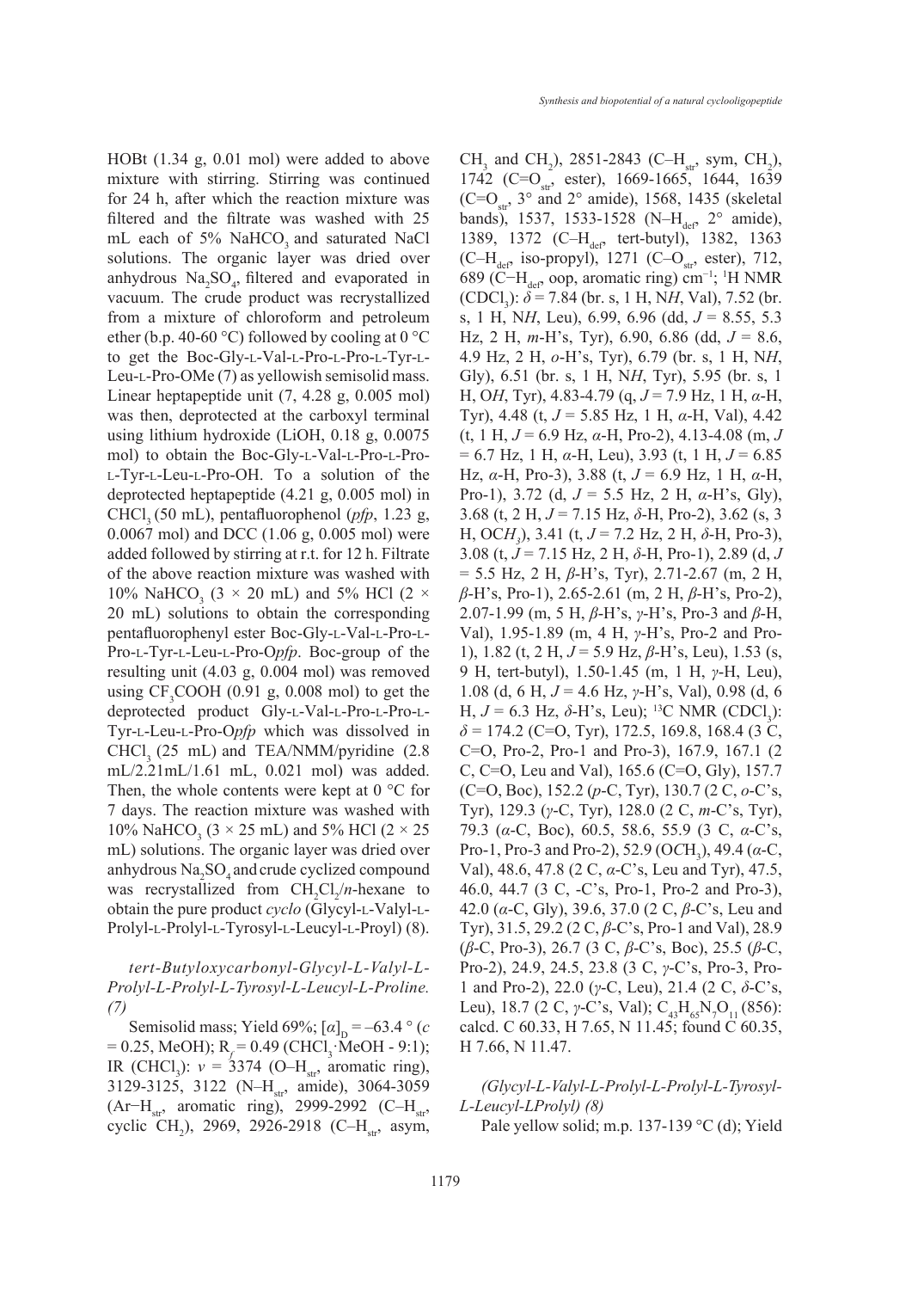85 % (C<sub>5</sub>H<sub>5</sub>N), 78 % (NMM), 68 % (TEA);  $[\alpha]_{\text{D}} = -74.2^{\circ}$  ( $c = 0.54$ , MeOH) (-74.1° for natural fanlizhicyclopeptide A [11]);  $R_f = 0.77$ (CHCl3 ·MeOH - 9:1); IR (KBr): *v* = 3372 (O–  $H_{\text{str}}$ , aromatic ring), 3128-3125, 3123-3119 (N–  $H<sub>str</sub>$ , amide), 3067-3061 (Ar $H<sub>str</sub>$ , aromatic ring), 2999, 2996-2991 (C–H<sub>str</sub>, cyclic CH<sub>2</sub>), 2967, 2925-2919 (C- $H_{str}$ , asym, CH<sub>3</sub> and CH<sub>2</sub>), 2853, 2949-2843 (C-H<sub>str</sub>, sym, CH<sub>2</sub>), 1668-1664, 1642, 1639 (C= $O_{str}$ , 3° and 2° amide), 1566, 1439 (skeletal bands), 1538, 1532-1529 (N-H<sub>def</sub>) 2 amide), 1380, 1362 (C-H<sub>def</sub>, iso-propyl), 716, 687 (C $-H$ <sub>def</sub>, oop, aromatic ring) cm<sup>-1</sup>; <sup>1</sup>H NMR  $(CDCl<sub>3</sub>)$ :  $\delta = 9.88$  (br. s, 1 H, NH, Tyr), 9.69 (br. s, 1 H, N*H*, Leu), 9.18 (br. s, 1 H, N*H*, Gly), 7.85 (br. s, 1 H, N*H*, Val), 6.99, 6.95 (dd, *J* = 8.6, 5.25 Hz, 2 H, *m*-H's, Tyr), 6.89, 6.86 (dd, *J* = 8.55, 4.9 Hz, 2 H, *o*-H's, Tyr), 6.55 (t, *J* = 5.9 Hz, 1 H, *α*-H, Val), 6.33-6.28 (m, *J* = 6.7 Hz, 1 H, *α*-H, Leu), 5.97 (br. s, 1 H, O*H*, Tyr), 4.25 (t, 1 H, *J* = 6.85 Hz, *α*-H, Pro-2), 4.21-4.37 (q, *J* = 7.85 Hz, 1 H, *α*-H, Tyr), 4.02 (d, *J* = 5.45 Hz, 2 H, *α*-H's, Gly), 3.89 (t, 1 H, *J* = 6.9 Hz, *α*-H, Pro-3), 3.75 (t, *J* = 6.85 Hz, 1 H, *α*-H, Pro-1), 3.51 (t, 2 H, *J* = 7.2 Hz, *δ*-H, Pro-2), 3.23 (t, *J* = 7.15 Hz, 2 H, *δ*-H, Pro-3), 2.95 (t, *J* = 7.2 Hz, 2 H, *δ*-H, Pro-1), 2.71-2.65 (m, 4 H, *β*-H's, Pro-1 and Pro-3), 2.64-2.60 (m, 2 H, *β*-H's, Pro-2), 2.57 (d, *J* = 5.45 Hz, 2 H, *β*-H's, Tyr), 1.89 (t, 2 H, *J* = 5.85 Hz, *β*-H's, Leu), 1.87-1.78 (m, 6 H, *γ*-H's, Pro-2, Pro-3 and Pro-1), 1.67-1.62 (m, 1 H, *β*-H, Val), 1.15 (d, 6 H, *J* = 4.55 Hz, *γ*-H's, Val), 0.99 (d, 6 H, *J* = 6.25 Hz, *δ*-H's, Leu), 0.86-0.79 (m, 1 H, *γ*-H, Leu); <sup>13</sup>C NMR (CDCl<sub>3</sub>):  $\delta$  = 173.9 (C=O, Leu), 172.0, 171.3 (2 C, C=O, Pro-3 and Tyr), 170.8, 170.3, (2 C, C=O, Pro-2 and Val), 169.7, 169.1 (2 C, C=O, Pro-1 and Gly), 153.8 (*p*-C, Tyr), 135.6 (*γ*-C, Tyr), 131.3 (2 C, *m*-C's, Tyr), 129.1 (2 C, *o*-C's, Tyr), 62.2, 58.4, 56.1 (3 C, *α*-C's, Pro-3, Pro-2 and Pro-1), 55.8 (*α*-C, Val), 54.9, 54.5 (2 C, *α*-C's, Leu and Tyr), 49.3, 46.5, 45.1 (3 C, *δ*-C's, Pro-3, Pro-2 and Pro-1), 43.6, 42.0 (2 C, *β*-C's, Leu and Tyr), 40.9 (*α*-C, Gly), 34.6, 33.7, 30.1 (3 C, *β*-C's, Pro-3, Pro-1 and Pro-2), 29.9 (*β*-C, Val), 29.0 (*γ*-C, Leu), 24.1, 23.8 (2 C, *γ*-C's, Pro-3 and Pro-1), 23.1 (2 C, *δ*-C's, Leu), 20.7 (*γ*-C, Pro-2), 18.9 (2 C, *γ*-C's, Val); MS (FAB, 70 eV): *m/z* (%) = 724 (100) [M + 1]+ , 696 (11) [724-CO]<sup>+</sup> , 667 (39) [Val-Pro-Pro-Tyr-Leu-Pro]<sup>+</sup>, 639 (17) [667-CO]<sup>+</sup>, 627

(78) [Pro-Tyr-Leu-Pro-Gly-Val]<sup>+</sup> , 625 (49) [Pro-Pro-Tyr-Leu-Pro-Gly]<sup>+</sup>, 611 (64) [Pro-Gly-Val-Pro-Pro-Tyr]<sup>+</sup>, 599 (19) [627-CO]<sup>+</sup>, 597 (16)  $[625\text{-}CO]$ <sup>+</sup>, 583 (16)  $[611\text{-}CO]$ <sup>+</sup>, 570 (48) [Val-Pro-Pro-Tyr-Leu]<sup>+</sup>, 568 (37) [Pro-Pro-Tyr-Leu-Pro]<sup>+</sup>, 542 (11) [570-CO]<sup>+</sup>, 540 (13) [568-CO]<sup>+</sup>, 530 (76) [Tyr-Leu-Pro-Gly-Val]<sup>+</sup> , 528 (41) [Pro-Tyr-Leu-Pro-Gly]<sup>+</sup>, 502 (11) [530-CO]<sup>+</sup>, 500 (15) [528-CO]<sup>+</sup> , 471 (76) [Pro-Pro-Tyr-Leu]<sup>+</sup> , 457 (23) [Val-Pro-Pro-Tyr]<sup>+</sup> , 448 (52) [Pro-Gly-Val-Pro-Pro]<sup>+</sup>, 443 (29) [471-CO]<sup>+</sup>, 431 (23) [Tyr-Leu-Pro-Gly]<sup>+</sup>, 429 (16)  $[457$ -CO]<sup>+</sup>, 420 (11) [448-CO]<sup>+</sup> , 403 (14) [431-CO]<sup>+</sup> , 374 (48)  $[Pro-Tyr-Leu]^{+}$ , 358 (61)  $[Pro-Pro-Tyr]^{+}$ , 351 (72) [Pro-Gly-Val-Pro]<sup>+</sup> , 346 (17) [374-CO]<sup>+</sup> , 330 (14) [358-CO]<sup>+</sup> , 323 (16) [351-CO]<sup>+</sup> , 294 (38) [Val-Pro-Pro]<sup>+</sup> , 277 (41) [Tyr-Leu]<sup>+</sup> , 261 (33) [Pro-Tyr]<sup>+</sup> , 254 (33) [Pro-Gly-Val]<sup>+</sup> , 233 (10) [261-CO]<sup>+</sup> , 226 (14) [254-CO]<sup>+</sup> , 195 (27) [Pro-Pro]<sup>+</sup>, 167 (11) [195-CO]<sup>+</sup>, 155 (29) [Pro-Gly]<sup>+</sup>, 136 (19) [Tyr immonium ion,  $C_8H_{10}NO$ ]<sup>+</sup>,  $127 (21) [155-CO]^+, 107 (10) [C<sub>7</sub>H<sub>7</sub>O]^+, 98 (22)$  $[Pro]^+, 93 (13) [C_6H_5O]^+, 86 (21) [Leu immun$ ion,  $C_5H_{12}N$ <sup>+</sup>, 72 (26) [Val immonium ion,  $C_4H_{10}N$ <sup>+</sup>, 70 (34) [Pro immonium ion,  $C_4H_8N$ ]<sup>+</sup>, 57 (14)  $[C_4H_9]^+$ , 43 (28)  $[C_3H_7]^+$ , 30 (16) [Gly immonium ion,  $CH_4N$ <sup>+</sup>, 17 (10) [OH]<sup>+</sup>, 15 (21) [CH<sub>3</sub>]<sup>+</sup>; C<sub>37</sub>H<sub>53</sub>N<sub>7</sub>O<sub>8</sub> (723): calcd. C 61.39, H 7.38, N 13.54; found C 61.41, H 7.36, N 13.55.

## *Anthelmintic evaluation*

Newly synthesized linear heptapeptide and heptacyclopeptide 7, 8 were subjected to anthelmintic activity studies against three earthworm species *Megascoplex konkanensis*, *Pontoscotex corethruses* and *Eudrilus eugeniae* at 2 mg/mL concentration using Garg's method (16). Tween 80 (0.5%) in distilled water was used as control and mebendazole was used as standard drug. The results of anthelmintic screening are compiled in Table 1.

#### *Antibacterial and antifungal evaluation*

The synthesized linear and heptacyclopeptide 7, 8 were evaluated for their antimicrobial activity against Gram-positive bacteria *Bacillus subtilis*, *Staphylococcus aureus*, Gram-negative bacteria *Pseudomonas aeruginosa*, *Klebsiella pneumoniae*, dermatophytes *Microsporum audouinii*, *Trichophyton mentagrophytes*,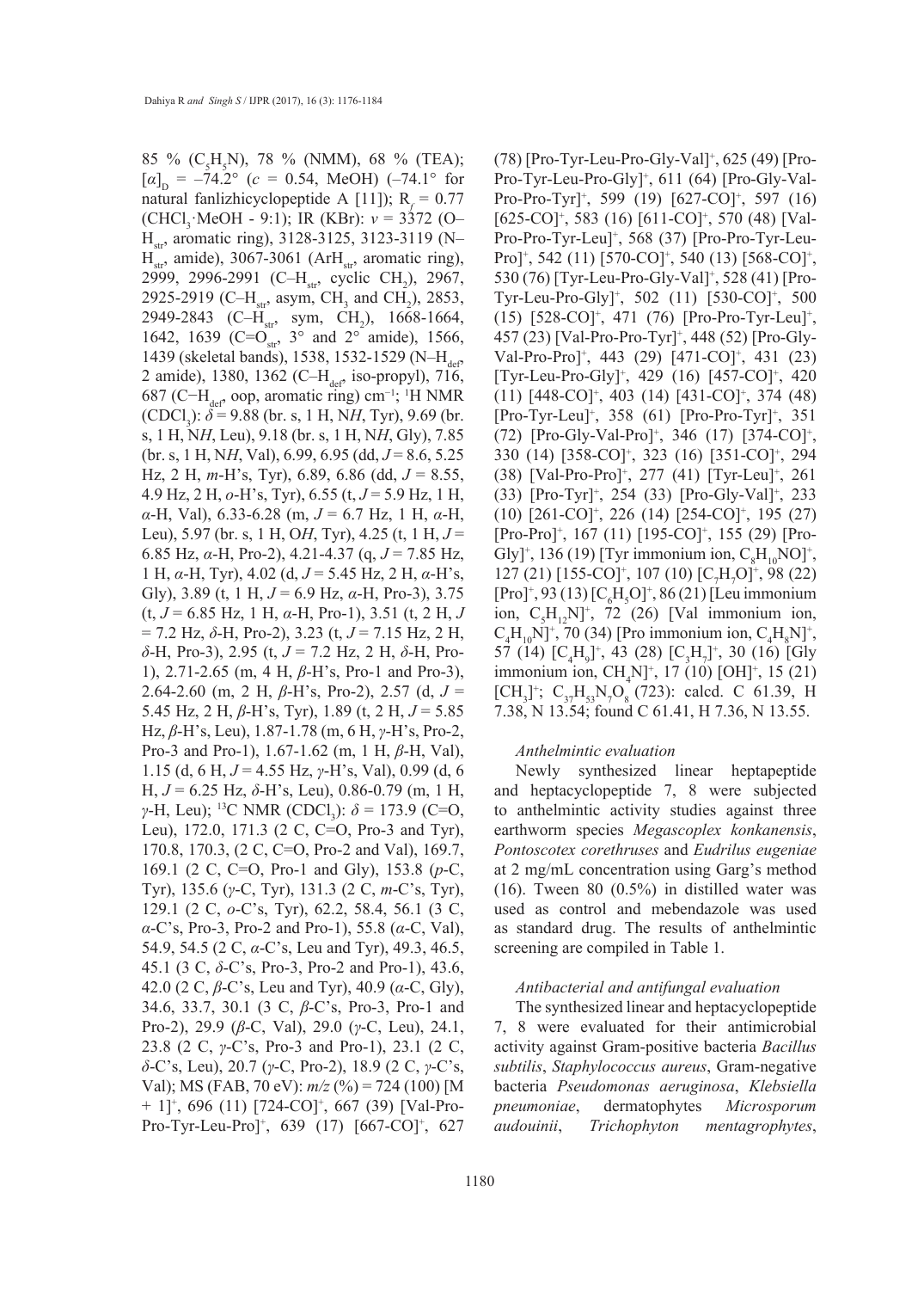| Compound             | <b>Earthworm species</b>             |                              |                                  |                          |                                  |                          |  |  |  |  |  |
|----------------------|--------------------------------------|------------------------------|----------------------------------|--------------------------|----------------------------------|--------------------------|--|--|--|--|--|
|                      | M. konk.                             |                              |                                  | P. core.                 | E. euge.                         |                          |  |  |  |  |  |
|                      | Mean<br>paralyzing<br>time $(min)$ : | Mean death<br>time $(min)$ : | Mean<br>paralyzing<br>time (min) | Mean death<br>time (min) | Mean<br>paralyzing<br>time (min) | Mean death<br>time (min) |  |  |  |  |  |
| 7                    | $14.35 \pm 0.13$                     | $23.09 \pm 0.31$             | $18.04 \pm 0.40$                 | $28.49 \pm 0.17$         | $13.22 \pm 0.11$                 | $24.55 \pm 0.47$         |  |  |  |  |  |
| 8                    | $10.08 \pm 0.42$                     | $17.13 \pm 0.49$             | $13.66 \pm 0.27$                 | $22.08 \pm 0.21$         | $11.28 \pm 0.34$                 | $20.18 \pm 0.22$         |  |  |  |  |  |
| Control <sup>#</sup> |                                      |                              |                                  |                          |                                  |                          |  |  |  |  |  |
| Mebendazole          | $13.63 \pm 0.33$                     | $22.43 \pm 0.27$             | $17.56 \pm 0.49$                 | $29.49 \pm 0.15$         | $13.50 \pm 0.39$                 | $24.07 \pm 0.44$         |  |  |  |  |  |

**Table 1.** Anthelmintic evaluation data for the linear and cycloheptapeptide 7, 8.

M. konk.: Megascoplex konkanensis, P. core.: Pontoscotex corethruses, E. euge.: Eudrilus eugeniae

 $\frac{1}{4}$  Data are given as mean  $\pm$  S.D. (n = 3)<sup>#</sup> Tween 80 (0.5%) in distilled water

diamorphic fungi *Candida albicans,* and other fungal strains, including *Aspergillus niger* at 25−6 *μ*g/mL concentration by using modified Kirby-Bauer disc diffusion method (17). MIC values of test compounds were determined by tube dilution technique. The Petri plates inoculated with bacterial cultures were incubated at 37 °C for 18 h and those inoculated with fungal cultures were incubated at 37 °C for 48 h. Gatifloxacin and griseofulvin were used as reference drugs and DMF/DMSO were used as control. The results of antibacterial and antifungal studies are presented in Table 2.

Experimental details of the biological activity studies are described in our previously published reports (18-22).

#### **Results and Discussion**

## *Chemistry*

The cycloheptapeptide molecule was split into three dipeptide units Boc-l-Pro-l-Tyr-OMe (1), Boc-l-Leu-l-Pro-OMe (2), and Boc-Glyl-Val-OMe (3) and also a single amino acid unit l-Pro-OMe·HCl (4). Dipeptide units 1-3 were prepared by coupling of Boc-amino acids such as Boc-l-Pro, Boc-l-Leu, and Boc-Gly with corresponding amino acid methyl ester hydrochlorides such as L-Tyr-OMe·HCl, L-Pro-OMe·HCl, and L-Val-OMe·HCl by following

| Compound     | Diameter of zone of inhibition (mm) |                          |             |             |                       |             |                         |             |  |  |  |
|--------------|-------------------------------------|--------------------------|-------------|-------------|-----------------------|-------------|-------------------------|-------------|--|--|--|
|              | <b>Bacterial strains</b>            |                          |             |             | <b>Fungal strains</b> |             |                         |             |  |  |  |
|              | <b>B.</b><br>sub.                   | S.<br>aur.               | Р.<br>aeru. | Κ.<br>pneu. | C.<br>alb.            | M.<br>audo. | $\mathbf{A}$ .<br>niger | Т.<br>menta |  |  |  |
|              |                                     | -                        | 14(12.5)    | -           | 10(25)                | 17(6)       |                         | 18(6)       |  |  |  |
| 8            | 11(25)                              | $\qquad \qquad$          | 17(12.5)    | 14(25)      | 13(25)                | 21(6)       | 10(25)                  | 22(6)       |  |  |  |
| $Control^*$  |                                     | $\overline{\phantom{a}}$ |             |             |                       |             |                         |             |  |  |  |
| Gatifloxacin | $18(12.5)^{\dagger}$                | 27(6)                    | 23(6)       | 25(6)       |                       |             |                         |             |  |  |  |
| Griseofulvin |                                     |                          |             |             | 20(6)                 | 18(6)       | 20(12.5)                | 19(6)       |  |  |  |

B. sub.: Bacillus subtilis, S. aur.: Staphylococcus aureus, P. aeru.: Pseudomonas aeruginosa,

K. pneu.: Klebsiella pneumoniae, C. alb.: Candida albicans, M. audo.: Microsporum audouinii,

A. niger: Aspergillus niger, T. menta.: Trichophyon mentagrophytes

<sup>†</sup> Values in bracket are MIC values (μg/mL) <sup>#</sup> DMF / DMSO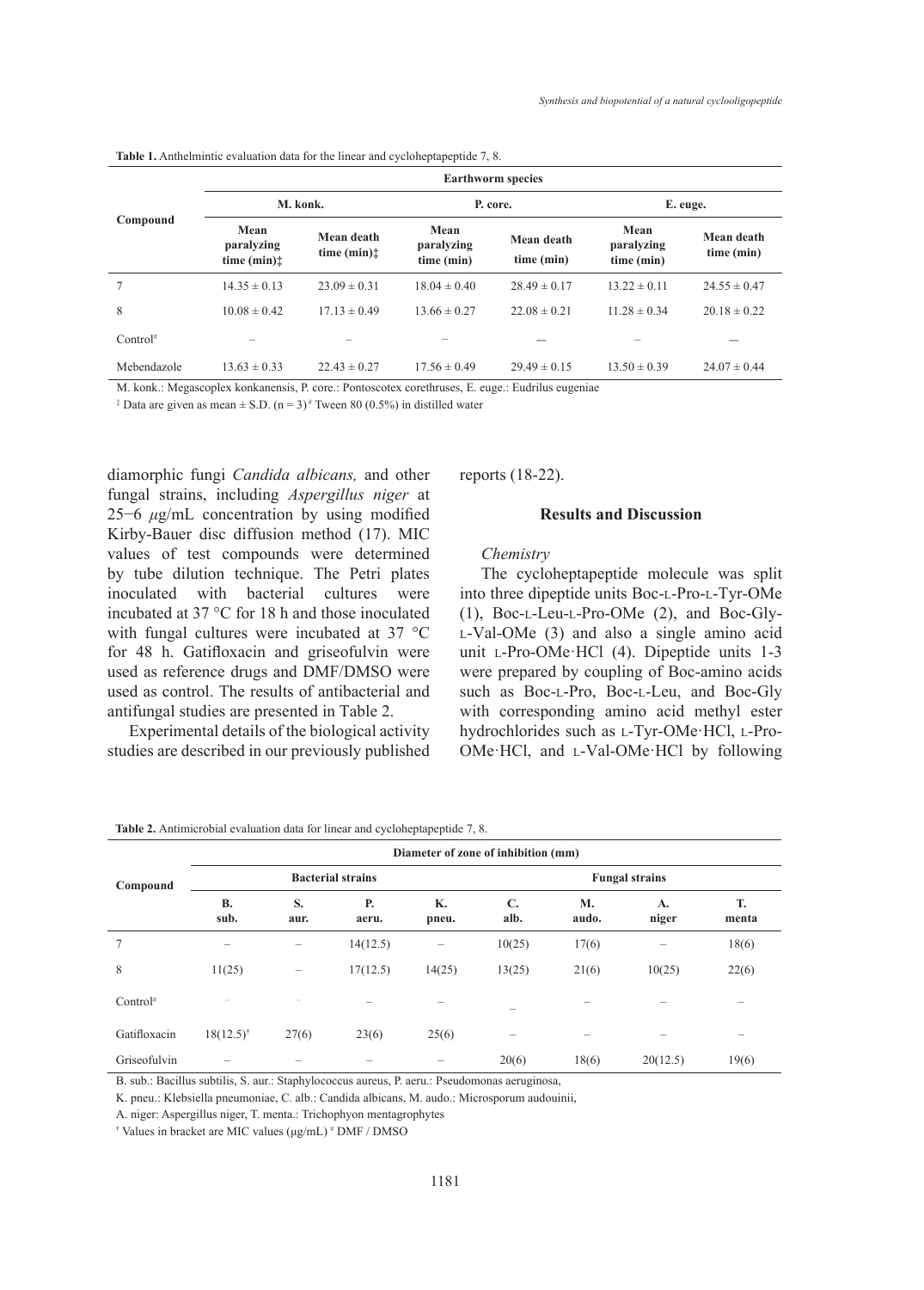the modified Bodanzsky and Bodanzsky method (23). After deprotection at the carboxy terminus, dipeptide 1 was coupled with dipeptide 2 deprotected at the amino terminus, to get the tetrapeptide unit Boc-l-Pro-l-Tyr-l-Leu-l-Pro-OMe (5). The carboxyl group of dipeptide 3 was removed by alkaline hydrolysis using lithium hydroxide (LiOH) and the deprotected peptide was coupled with amino acid unit 4, utilizing three different carbodiimides to get the tripeptide unit Boc-Gly-l-Val-l-Pro-OMe (6). After removal of the ester group of tripeptide 6 and the Boc group of tetrapeptide 5, the deprotected units were coupled to get the linear heptapeptide unit Boc-l-Pro-l-Tyr-l-Leul-Pro-Gly-l-Val-l-Pro-OMe (7). The methyl ester group of the linear peptide fragment was replaced by pentafluorophenyl (*pfp*) ester group. The Boc-group of resulting compound was removed using trifluoroacetic acid  $(\text{CF}_3\text{COOH})$ , and the deprotected linear fragment was now cyclized by keeping the whole contents at 0 °C for 7 days in the presence of catalytic amounts of TEA or NMM or pyridine to get the cyclic product 8 (Scheme 1).

The structure of the newly synthesized cyclooligopeptide as well as that of the intermediate tri/tetra/heptapeptides was confirmed by FT-IR, <sup>1</sup>H NMR spectroscopy and elemental analysis. In addition, mass spectra and 13C NMR spectroscopy were recorded for the linear and cyclic heptapeptide.

The synthesis of cyclooligopeptide 8 was accomplished with 85% yield, and pyridine proved to be an effective base for cyclization of the linear heptapeptide unit. Cyclization of the linear peptide fragment was supported by the disappearance of absorption bands at 1742, 1271 and 1387, 1373 cm<sup>-1</sup> (C=O<sub>str</sub>, C–  $O<sub>str</sub>$ , ester and C–H<sub>def</sub>, tert-butyl groups) in IR spectra of 8. The formation of the cyclopeptide was further confirmed by the disappearance of singlets at 3.62 and 1.53 ppm corresponding to three protons of the methyl ester group and nine protons of the tert-butyl group of Boc in the 1 H NMR spectrum and the disappearance of the singlets at 157.7, 79.3 and 52.9, 26.7 ppm corresponding to carbon atoms of ester and tertbutyl groups in the <sup>13</sup>C NMR spectrum of 8. Furthermore, the <sup>1</sup>H NMR and <sup>13</sup>C NMR spectra of the synthesized cyclic heptapeptide showed characteristic peaks confirming the presence of all the 53 protons and 37 carbon atoms. The appearance of the pseudomolecular ion peak (M  $+1$ <sup>+</sup> at *m*/ $z$  = 724 corresponding to the molecular formula  $C_{37}H_{53}N_7O_8$  in the mass spectrum of 8, along with other fragment ion peaks resulting from cleavage at 'Pro-Val', 'Pro-Pro', 'Pro-Leu', 'Tyr-Pro' and 'Val-Gly' amide bonds showed the exact sequence of the attachment of all the seven amino acid moieties in a chain. In addition, the presence of the immonium ion peaks at *m/z* = 136 (Tyr), 86 (Leu), 72 (Val), 70 (Pro), and 30 (Gly) further confirmed all the amino acid moieties in the cyclopeptide structure. Furthermore, the elemental analysis of 8 afforded values with tolerance of  $\pm$  0.02 strictly in accordance with the molecular composition.

## *Biological activity*

Comparison of antifungal activity data suggested that 8 possessed potent bioactivity against dermatophytes *M. audouinii* and *T. mentagrophytes* with MIC values of 6 *μ*g/ mL when compared to the reference drug griseofulvin. From the analysis of anthelmintic activity data, it is observed that 8 displayed remarkable activity against all three earthworm species *M. konkanensis*, *P. corethruses* and *E. eugeniae*, in comparison to standard drug mebendazole. Moreover, a moderate level of activity was observed against Gram-negative bacteria *P. aeruginosa* for the newly synthesized cyclopeptide, in comparison to the standard drug gatifloxacin. However, 8 displayed no significant activity against neither Gram-positive and Gram-negative bacteria nor *Aspergillus niger*. In addition, the analysis of the pharmacological activity data revealed that heptacyclopeptide 8 displayed a higher bioactivity against pathogenic fungi and earthworms than its linear form 7, which is due to the fact that cyclization of peptides reduces the degree of freedom for each constituent within the ring and thus substantially leads to reduced flexibility, increased potency, and selectivity of cyclic peptides.

## **Conclusion**

In conclusion, a first total successful synthesis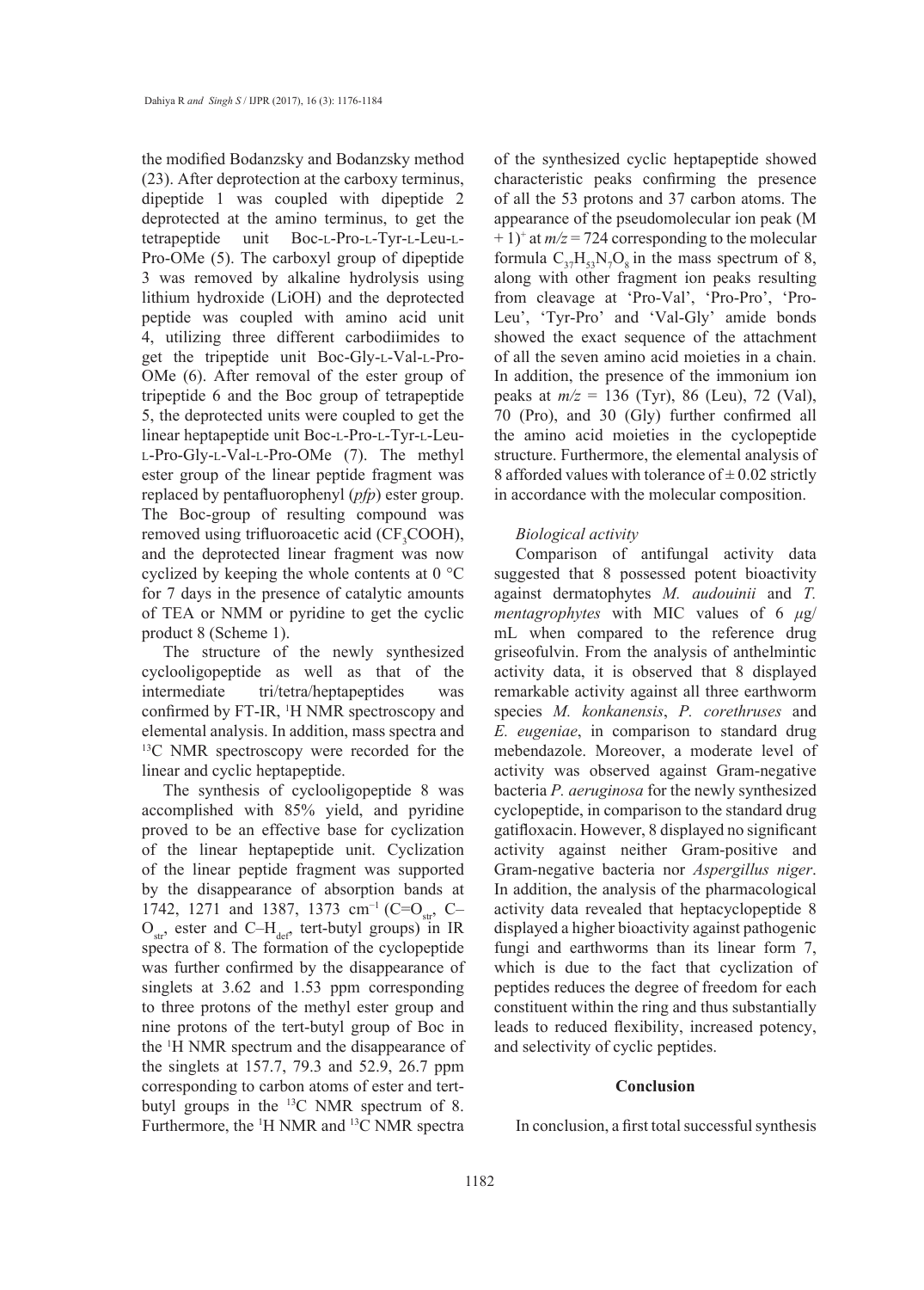

**Scheme 1.** Synthetic route to the cycloheptapeptide (fanlizhicyclopeptide A) 8.

of the natural peptide fanlizhicyclopeptide A (8) was accomplished in the present study, with good yield via coupling reactions utilizing different carbodiimides. The DIPC / TEA coupling method proved to be yield-effectice, in comparison to methods utilizing EDC·HCl / DIPC and NMM, providing 10-12% additional

yield. The pentafluorophenyl ester was shown to be better for the activation of the acid functionality of the linear heptapeptide unit. Pyridine was found to be a good base for the intramolecular cyclization of the linear peptide fragment in comparison to TEA or NMM. The synthesized heptacyclopeptide displayed